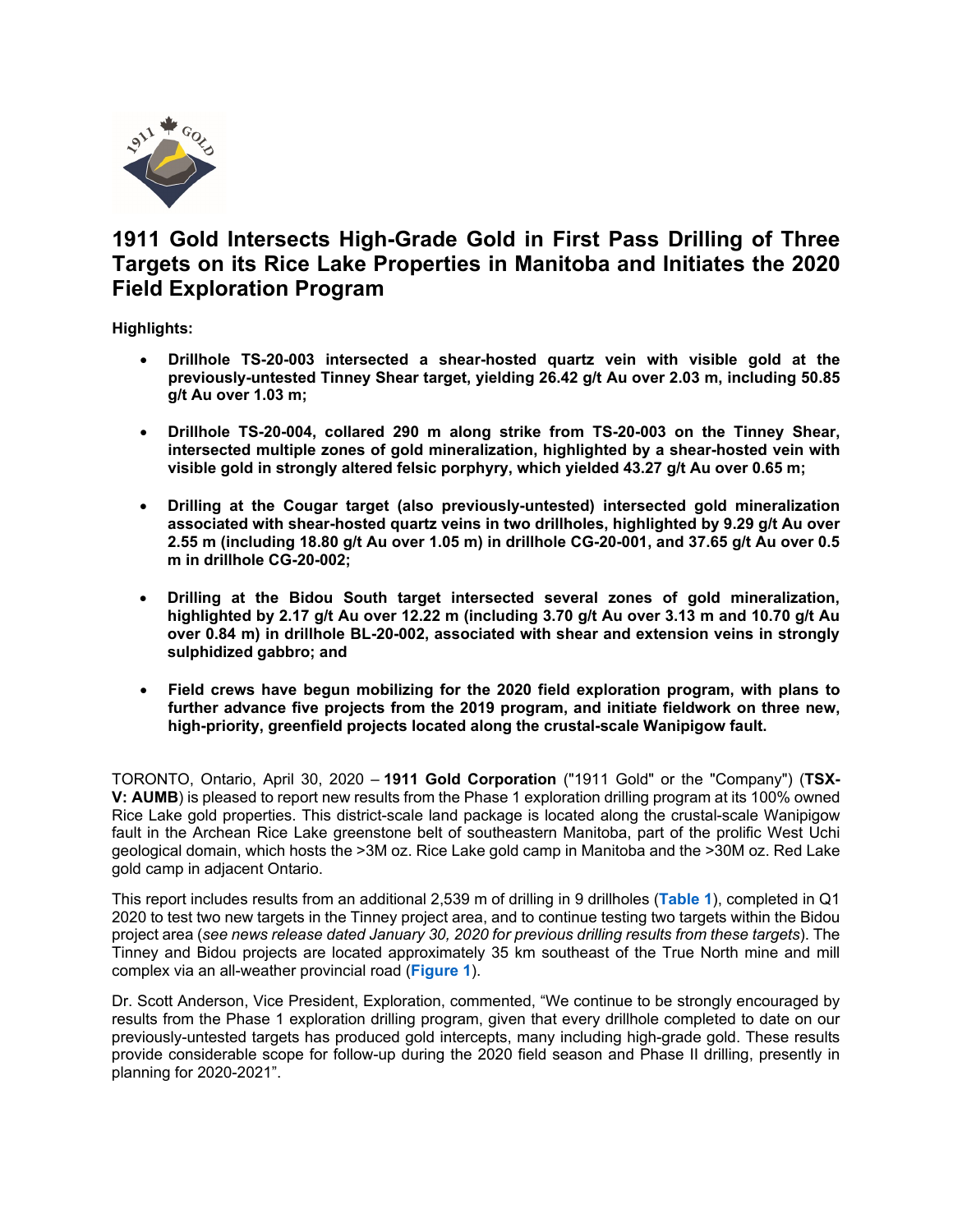Due to the suspension of activities at the True North site as of March 23, 2020 (*see news release dated March 19, 2020)*, as a precaution relating to the COVID-19 pandemic, results from the remaining drillholes completed during the Phase 1 exploration drilling program have been delayed, but are anticipated to be released in the coming weeks.

"We want to take this opportunity to thank all the health care workers who have fought so hard to contain the COVID-19 pandemic as well as those providing essential services during this difficult time." Commented Ron Clayton, President and CEO. "Our executives, managers and staff have worked hard to develop comprehensive guidelines and procedures for the restart of our exploration program and I am confident we will be successful in our efforts to safely discover additional gold resources in the Rice Lake District. The results from our first 19 drillholes have been very encouraging and I believe demonstrate that we are on the correct path that will eventually lead to an economic discovery in the district."

## **Tinney Shear Target**

The Tinney Shear target occurs within the larger Tinney project area, the stratigraphy and structure of which are analogous to the 60M oz. Kalgoorlie Gold Field of the Archean Yilgarn craton in Western Australia. The project area is underlain by tholeiitic basalt flows, gabbro sills and siliceous sedimentary units that are intruded by felsic porphyry intrusions and occupy the hinge of the regional-scale Beresford Lake anticline, which is partially dismembered by faults and shears (**[Figure 1](https://www.1911gold.com/files/doc_downloads/2020/AUMB_PR_Apr-2020_Figure-1.pdf)**). The largest felsic intrusion, the Gunnar porphyry, cuts discordantly across stratigraphy for 2.5 km along strike (**[Figure 2](https://www.1911gold.com/files/doc_downloads/2020/AUMB_PR_Apr-2020_Figure-2.pdf)**), providing the competency contrasts and strength anisotropy necessary to facilitate structural preparation and vein emplacement; the southern extent of this porphyry hosts the historic Gunnar deposit, which produced approximately 100,000 ounces of gold between 1936 and 1941, from ore grading approximately 12 g/t Au.

The Tinney Shear target consists of a brittle-ductile shear zone that has been traced on surface over 500 m along strike and extends eastward from the Gunnar porphyry into the hinge of the Beresford Lake anticline. Four drill holes, totalling 1,082 m (TS-20-001 to 004), completed to test a 300 m segment of this shear have each returned multiple zones of gold mineralization associated with brittle-ductile structures, quartz-carbonate vein systems and local silica-flooding.

Drillhole TS-20-003 returned the most significant intercept, yielding 26.42 g/t Au over 2.03 m (including 50.85 g/t Au over 1.03 m) from 157.0 to 159.03 m downhole. The zone consists of a shear vein with local visible gold, hosted by intensely sheared tholeiitic basalt. Drillhole TS-20-004, located 290 m along strike to the west-northwest along the same structure returned several widely spaced zones of gold mineralization, highlighted by 43.27 g/t Au over 0.65 m (151.65 to 152.30 m downhole), from a shear vein containing visible gold. Significantly, this intercept is hosted by the Gunnar porphyry, indicating that the Tinney shear may intersect this intrusion at depth; results are pending from one additional drillhole that targeted the modeled line of intersection between the shear zone and porphyry.

# **Cougar Target**

The Cougar target, also within the Tinney project area, coincides with a north-trending inflection in the Gunnar porphyry (**[Figure 2](https://www.1911gold.com/files/doc_downloads/2020/AUMB_PR_Apr-2020_Figure-2.pdf)**), thought to result from offset along a series of steeply east-dipping brittleductile shear zones, which are exposed in historical prospect pits.

Two drillholes, totalling 589 m, were completed to test these structures in the northern portion of the inflection. Drillhole CG-20-001 returned 0.68 g/t Au over 1.5 m from 86.0 to 87.5 m downhole and 9.29 g/t Au over 2.55 m from 174.7 to 177.25 m downhole (including 18.80 g/t Au over 1.05 m). These intercepts occur immediately adjacent to the upper and lower contacts of the Gunnar porphyry, which is strongly sheared, altered (quartz-sericite-pyrite) and quartz-veined throughout this interval.

Drillhole CG-20-002, collared 85 m north-northwest of CG-20-001, returned 37.65 g/t Au over 0.5 m from 88.15 to 88.65 m downhole, from a laminated shear vein hosted by strongly sheared basalt approximately 30 m above the Gunnar porphyry, which is likewise strongly sheared, altered and veined throughout. Analysis of structural data obtained from oriented drillcore is ongoing and will be utilized to constrain the orientation of these structures and the porphyry at depth, and potential plunge directions of mineralization.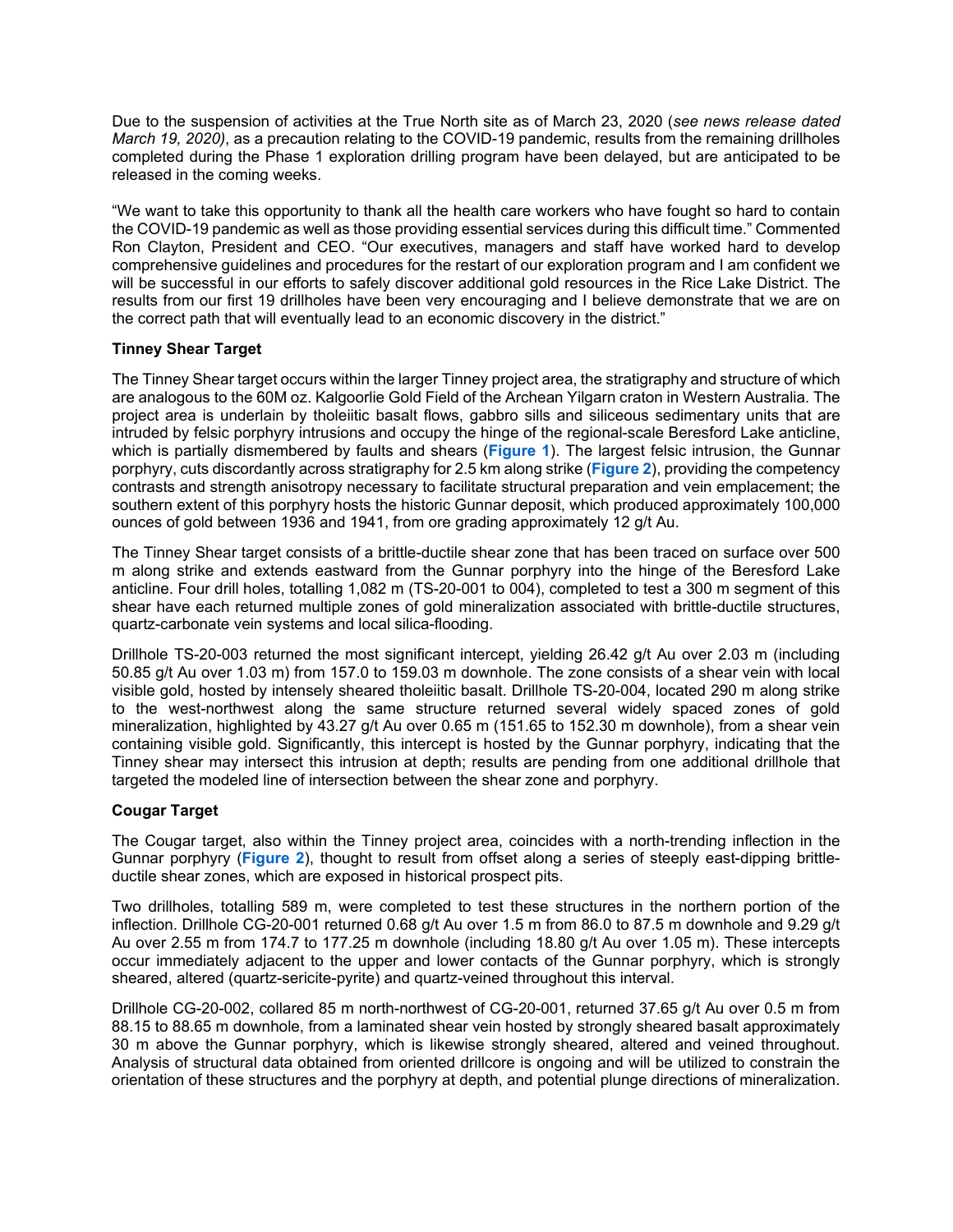#### **Bidou Shear Target**

The Company completed two additional drillholes, totalling 563 m, to test the Bidou Shear target within the Bidou project area (**[Figure 3](https://www.1911gold.com/files/doc_downloads/2020/AUMB_PR_Apr-2020_Figure-3.pdf)**) in locations along strike to the east of drillhole BS-19-001, which intersected a 16.2 m interval, from 98.1 to 114.3 m downhole, of shear and extension veins hosted by bedded sedimentary rocks along the contact of a thick gabbro sill. A discrete shear vein with visible gold in this zone returned 9.40 g/t Au over 0.7 m (*see news release dated January 30, 2020 for previous drilling results*).

The target is located near a large-scale bend, thought to represent a potential site of structural dilation, in the trend of a regional-scale, brittle-ductile shear zone that had not previously been tested by drilling. The shear is poorly exposed along the margins of a linear topographic valley, which new drilling reveals is underlain by bedded sedimentary rocks, bounded on both sides by layered gabbro sills and intruded by felsic porphyry dikes.

Drillhole BS-20-003, collared to test the main structure 375 m along strike to the east-southeast of BS-19- 001 in the location of a coincident gold-in-humus anomaly, returned only a single narrow interval of weakly anomalous gold mineralization (0.19 g/t Au over 0.5 m from 32.85 to 33.35 m downhole) associated with quartz-sulphide veins within intensely deformed sedimentary rocks.

Drillhole BS-20-005 was collared 320 m further along strike to the east-southeast to test a series of discordant structures and coincident gold-in-humus anomaly. This drillhole intersected four, narrow (~0.5 m), spaced zones of gold mineralization, with the best intercept (1.41 g/t Au over 0.45 m from 30.1 to 30.55 m downhole) coinciding with quartz-carbonate extension veins hosted by sedimentary rocks immediately adjacent to the contact of a gabbro sill – indicating a likely correlation with the zone intersected in drillhole BS-19-001. This structure remains open along strike for several kilometres in both directions from the area of the 2019-2020 drilling and will be the focus of continued work during the 2020 field exploration program.

## **Bidou South Target**

The Company completed one additional drillhole, totaling 305 m, at the Bidou South target in the Bidou project area (**[Figure 4](https://www.1911gold.com/files/doc_downloads/2020/AUMB_PR_Apr-2020_Figure-4.pdf)**). The initial drillholes on this target (*see news release dated January 30, 2020 for previous drilling results*) were designed to test gold-in-humus anomalies at the lateral extents of a recessively-weathered segment of a thick gabbro sill. This segment is characterized by SW-trending topographic lineaments and evidence of structural offsets of magnetic anomalies, interpreted to represent brittle-ductile structures that splay towards the southwest off the Bidou Shear. The movement direction of the shears coupled with their geometry indicates potential for large-scale sites of structural dilation favourable for vein emplacement – an analogous stratigraphic and structural scenario to the True North deposit at Bissett, Manitoba.

The initial drillholes (BL-19-001 and BL-19-004), collared approximately 900 m apart along the strike of the targeted zone, confirmed the presence of brittle-ductile shear structures and intercepted several distinct styles of mineralization and alteration, and associated gold mineralization. Drillhole BL-20-002, collared 150 m to the west-northwest of BL-19-001, intersected several zones of gold mineralization associated with ductile shears and quartz-carbonate veins. The principal zone consists of moderately to strongly sheared gabbro and sedimentary rocks with quartz-carbonate shear and extension veins, pyritized wall-rock and localized silica flooding, which yielded 2.17 g/t Au over 12.22 m from 174.0 to 186.22 m downhole. This zone includes higher-grade intervals associated with shear veins, including 3.70 g/t Au over 3.13 m from 174.0 to 177.13 m downhole and 10.70 g/t Au over 0.84 m from 178.23 to 179.07 m downhole.

Of note in this drillhole is a distinctive tourmaline-matrix breccia that contains weakly anomalous gold (0.11 g/t Au over 3.55 m from 59.33 to 62.88 m downhole), representing a style of mineralization not previously documented in the area.

These results continue to support the structural model for this target as a potential analog to the True North deposit, where southwest-trending shear zones associated with left-lateral offsets of competent rock units hosted high-grade orebodies.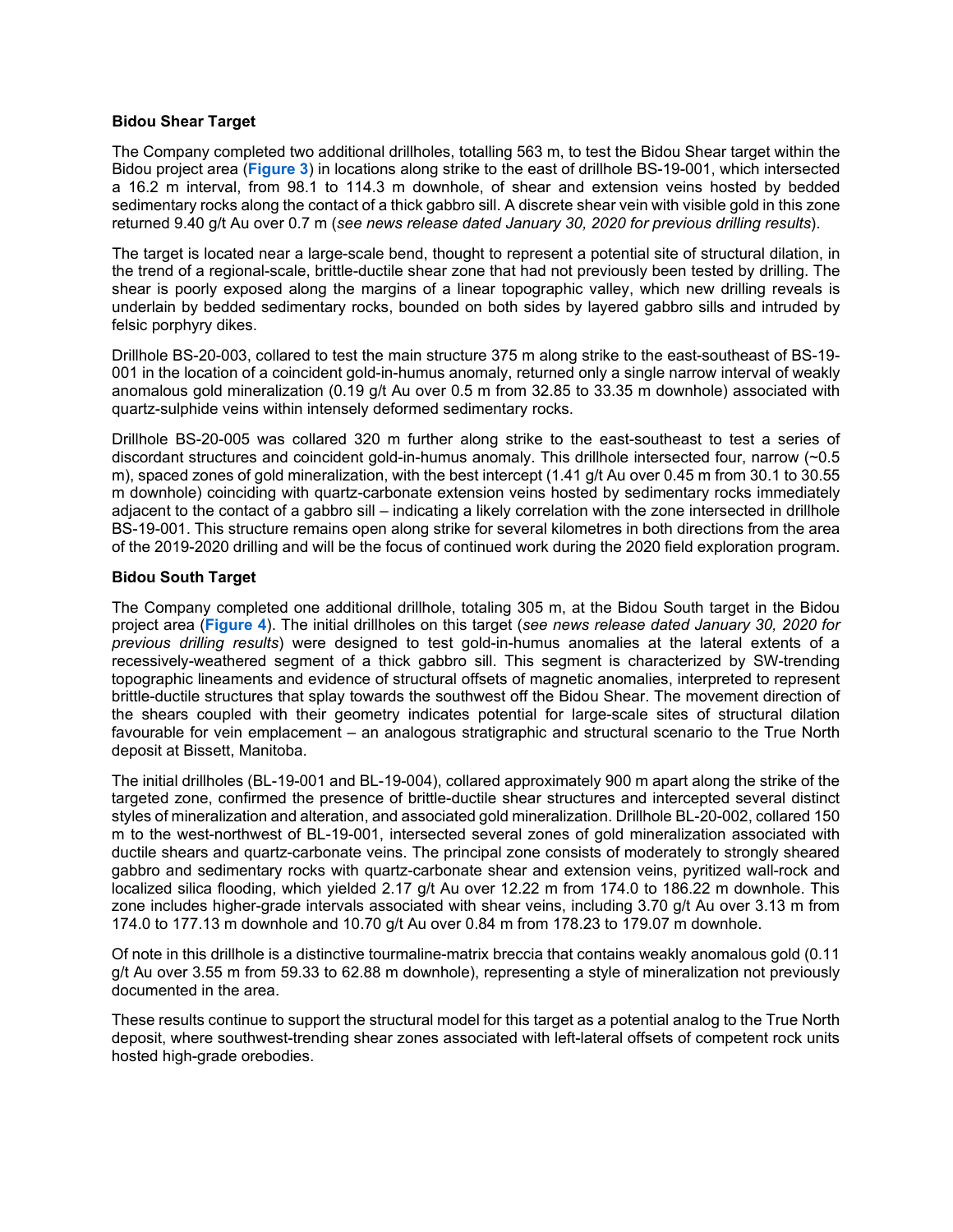## **2020 Field Exploration Program**

Field crews have begun mobilizing to the True North site in Bissett, Manitoba, in advance of the 2020 field exploration program. This mobilization will occur in stages over several weeks, with strict adherence to comprehensive guidelines that have been implemented by the Company to mitigate the spread of COVID-19, based on credible information and guidelines provided by federal and provincial public health officials.

The field exploration program will continue to advance the five projects areas worked during the 2019 field season, including bedrock mapping, prospecting, geochemical surveys (rock, humus and black-spruce bark) and localized channel sampling. In addition, fieldwork will begin on three new high-priority greenfield projects along the crustal-scale Wanipigow Fault, identified on the basis of geological similarities to other major Archean gold deposits, including True North (MB), Red Lake (ON) and Meliadine (NT). This work will include reconnaissance geological mapping, prospecting and geochemical sampling.

As a prelude to this fieldwork, in March 2020 DIAS Geophysical Ltd. successfully completed a 2D poledipole DCIP (DC resistivity and induced polarization) survey to test the application of the DIAS32 geophysical system to detect and delineate sulphide-associated gold mineralization beneath the thick blanket of conductive glaciolacustrine clay that typically fills the major topographic lineament that coincides with the Wanipigow Fault along much of its length. This clay blanket has significantly hindered historical exploration efforts. The resulting data from this survey, which successfully detected resistivity and chargeability signatures in bedrock, are currently being processed for 3D modeling.

## **QA/QC Protocols**

Sample handling, preparation and analysis are monitored through the implementation of formal chain-ofcustody procedures and quality assurance/quality control programs designed to follow industry best practices. Drillcore is logged and sampled in a secure facility located in Bissett, Manitoba. Drillcore samples for gold assay are cut in half using a diamond saw and are submitted to TSL Laboratories Inc. in Saskatoon, Saskatchewan, for preparation by crushing to 70% passing 1.7 mm, riffle splitting to obtain 250 g aliquots, and pulverizing to 95% passing 106 microns. Pulps are analyzed by a 30 g fire assay and AAS finish. For assays above 10 ppm Au, a cut of the original pulp was re-assayed with a gravimetric finish. Certified standards, non-certified blanks and field duplicates are inserted into the sample stream at regular intervals, such that QA/QC accounted for about 10% of the total samples. Results are routinely evaluated for accuracy, precision and contamination.

## **Qualified Person Statement**

Technical information in this news release has been reviewed and approved by Dr. Scott Anderson, Ph.D., P.Geo., the Company's Vice President, Exploration, and Qualified Person as defined by Canadian National Instrument 43-101 – Standards of Disclosure for Mineral Projects.

## **About 1911 Gold Corporation**

1911 Gold is a junior gold producer and explorer that owns the True North mine and mill complex and is reprocessing historic tailings on a seasonal basis. In addition to operating True North at Bissett, Manitoba, 1911 Gold holds approximately 54,000 hectares of highly prospective land within and adjacent to the Rice Lake greenstone belt. 1911 Gold believes its land package is a prime exploration opportunity, with potential to develop a mining district centred on its True North facility. The Company also owns the Tully project near Timmins, Ontario, and intends to focus on both organic growth opportunities and accretive acquisition opportunities in North America.

1911 Gold's True North complex and exploration land package are located within the traditional territory of the Hollow Water First Nation, signatory to Treaty No. 5 (1875-76). 1911 Gold looks forward to maintaining open, co-operative and respectful communication with the Hollow Water First Nation in order to build mutually beneficial working relationships.